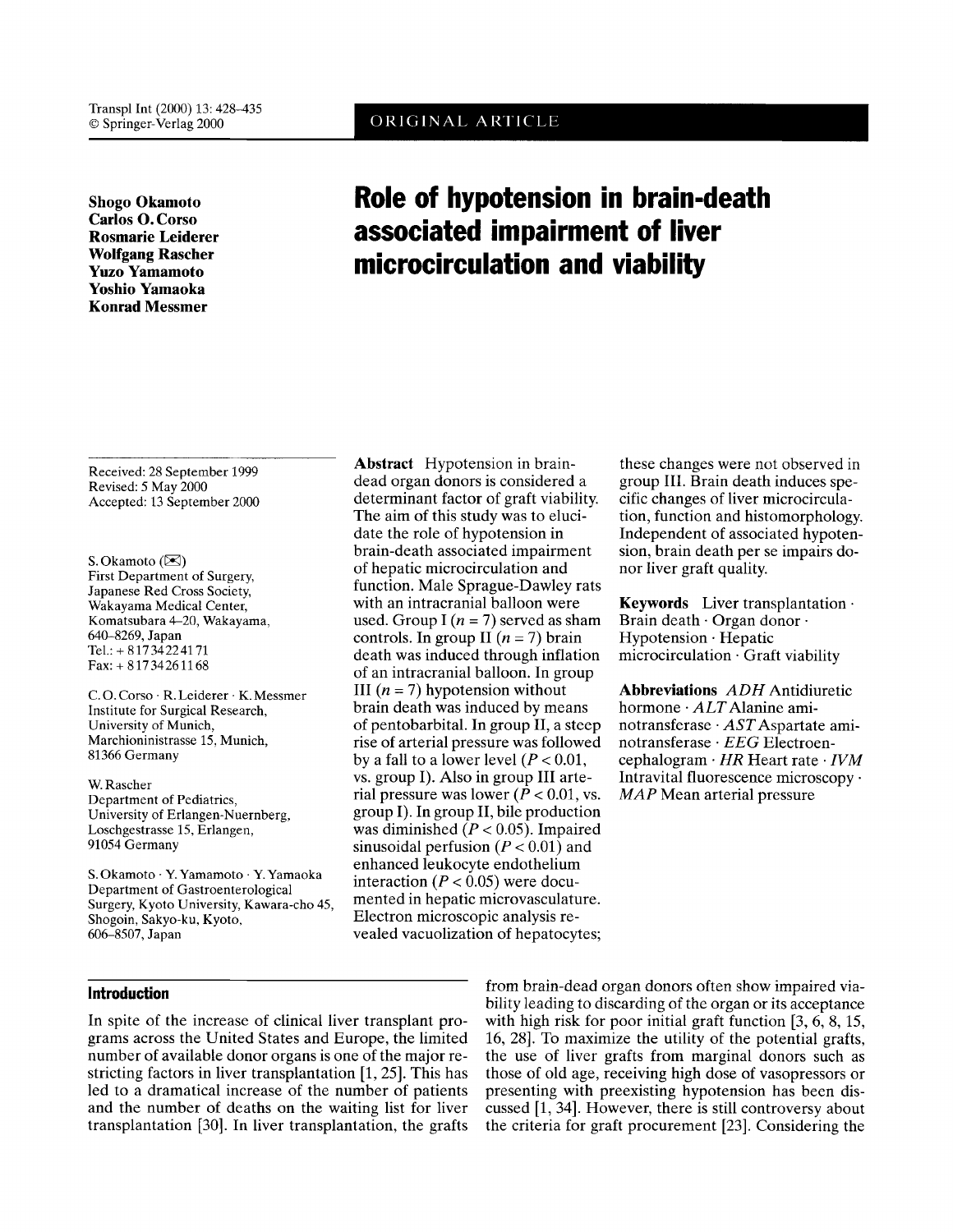issue of donor shortage, it is important to understand the pathophysiological organ changes occurring upon brain death and to establish an optimal management of the brain-dead potential organ donors.

In a previous rat model of brain-dead organ donors, we have reported that impairment of the hepatic microcirculation, which plays a crucial role in graft viability, with enhanced leukocyte-endothelium interaction, is involved in the deterioration of graft quality [20, 21]. Among multifactorial changes such as systemic hemodynamic, hormonal and metabolic changes in braindead donors, hypotension is considered to be one of the determining factors of graft viability. However, its precise role for graft viability has not been elucidated. Even the grafts from normotensive or mildly hypotensive brain-dead donors may fall into primary non-function. The aim of this study is to test the hypothesis that impairment of hepatic microcirculation and deterioration in graft viability are not the result of hypotension itself but of brain death specific factors.

In a brain death model and by deliberately inducing hypotension, we compared sham, brain-dead and hypotensive rats as far as systemic hemodynamics, blood hormone and cytokine levels, adhesion molecule expression, hepatic microcirculation and histomorphology of the liver are concerned. We adopted continuous intravenous administration of sodium pentobarbital to induce hypotension in absence of brain death, considering the fact that high doses of barbiturates are known to decrease myocardial contractility, cardiac output and systemic vascular tone, as is known to occur in brain-dead donors **[3, 6,** 91.

#### **Materials and methods**

### Animals and surgical interventions

The "Principles of laboratory animal care" (NIH publication No.86-23, revised 1985), as well as the current version of the German law on the Protection **of** Animals, were followed in this study. Twenty-one male Sprague-Dawley rats (Charles River Deutschland, Sulzfeld, Germany) weighing 200-250 g were used for the experiments. After overnight fasting, but with free access to tap water, the animals were anesthetized with pentobarbital sodium (60 mg/kg i.p. followed by 6 mg/kg per h i.v.) and atropine sulfate  $(0.5 \text{ mg/kg})$ , tracheotomized and mechanically ventilated. PaCO<sub>2</sub> and  $PaO<sub>2</sub>$  were maintained at 35–40 mm Hg and at 100–130 mm Hg, respectively. The right carotid artery, the right jugular vein and the right femoral vein via right caudal epigastric vein were cannulated with polypropylene catheters (Polythene Tubing, Portex, Kent, UK) for continuous recording of mean arterial pressure (MAP) and heart rate (HR), fluid replacement with lactated Ringer solution at the rate of 2 ml/h per 100 g body weight, and later administration of sodium pentobarbital, respectively. Rectal temperature was continuously monitored and maintained at  $36-37$  °C by means of a heating pad. For the placement of an epidural balloon  $(500 \,\mu l)$  and electrodes for electroencephalogram (EEG) monitoring, the animals of all groups were craniotomized. This was followed by laparotomy and catheterization of the common bile duct and urinary bladder for monitoring of bile flow and urine osmolality. After dissection of its ligamentous attachments, the left lateral lobe of the liver was carefully exteriorized, positioned onto a special stage, and covered with a cover glass for intravital fluorescence microscopy (IVM).

#### Intravital fluorescence microscopy

Sodium fluorescein (2 µmol/kg; Merck, Darmstadt, Germany) and rhodamine-6G (0.1 µmol/kg; Merck) were administered intravenously as fluorescence markers for plasma and leukocytes, respectively. A modified Leitz Orthoplan microscope with a 100 W HBO mercury lamp attached to a Ploemo-Pak illuminator was used for epiillumination microscopy (Leitz, Wetzlar, Germany). Two different filters were used for the visualization of fluorescence; 450–490/ > 515 nm (excitation/emission) for sodium fluorescein and 530-560/ > 580 nm (excitation/emission) for rhodamine-6G, respectively. The observations were recorded by means of a CCD video camera (FK6990; Prospective Measurements, San Diego, CA, USA) and transferred to a video system for off-line analysis. 10-15 acini and 10-15 postsinusoidal venules, randomly selected, were observed. As parameters of hepatic microcirculation, the number of non-perfused sinusoids, sinusoidal stagnant and postsinusoidal venular adherent leukocytes were quantitatively evaluated.

#### Experimental groups and protocol

After baseline IVM, 0.2 ml of blood was sampled for flow cytometric analysis (FACSORT® flow cytometer, Becton Dickinson, Heidelberg, Germany) of CD11b expression on polymorphonuclear cells at baseline. Then animals with an intracranial balloon were randomly assigned to three groups. The animals of group I,  $(n = 7)$  without balloon inflation were observed, for 3 h as controls. In the animals of group II,  $(n = 7)$  brain death was induced through inflation of the intracranial balloon [20] with saline  $(2 \mu l/g \text{ body})$ weight) over the period of 5min by means of a syringe pump (sp25Oi, World Precision Instruments, Sarasota, FL, USA). In the animals in group **III**  $(n = 7)$ , instead of brain death induction, the infusion of sodium pentobarbital was started through the femoral vein catheter at the rate of 240 mg/kg per h i.v. followed by tapering to maintain MAP at 60mmHg by means of syringe pump (sp25Oi, World Precision Instruments). In all the groups, total fluid replacement amounted to 2 mUh per 100 g body weight.

Brain death was defined as a condition in which no electroencephalographic activity was observed; the complete loss of corneal reflex served as a further confirmation. The parameters, such as MAP, HR, urine osmolality and bile production, were measured before and until 3 h after the induction of brain death. At 3 h after induction of brain death, the second IVM was performed. At the end of the experiment, the infra-renal aorta was cannulated and arterial blood was sampled for the measurement of antidiuretic hormone (ADH), serum osmolality, aspartate aminotransferase (AST), alanine aminotransferase (ALT), interleukin-6 (IL-6) and CD11 b expression. Immediately after the blood sampling, the aorta was clamped just below the diaphragma and hepatic tissue was perfused-fixed with 20 ml of Karnovsky's solution (5 % glutaraldehyde, 4% paraformaldehyde and phosphate buffer pH7.4) via aorta for electron microscopy.

The concentration of ADH was measured by radioimmunoassay. Urine and serum osmolality were determined by cryoscopic osmometer (OSMAT 030, Gonotec, Berlin, Germany). AST and ALT were measured by standard spectrophotometric analysis.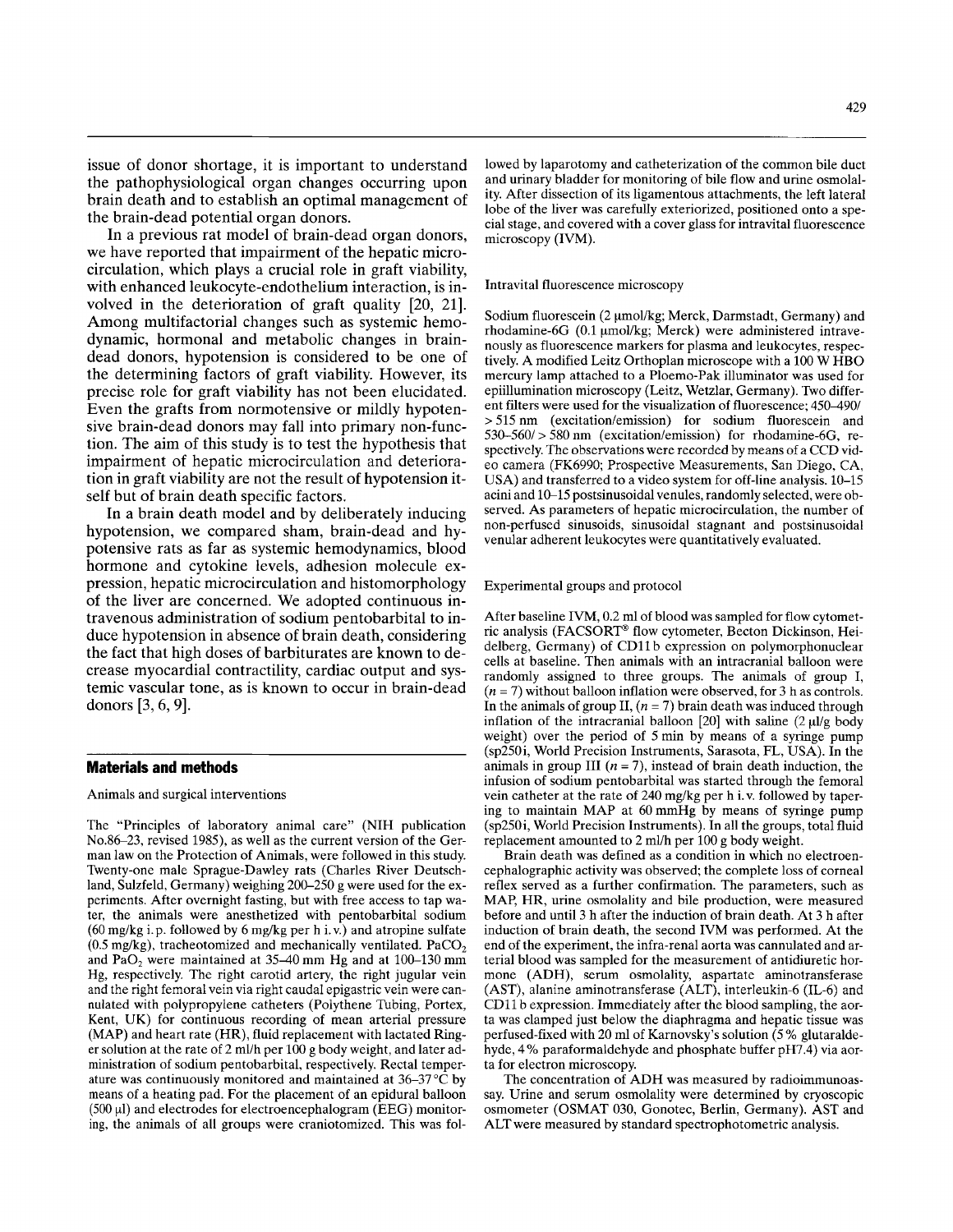



Flow cytometric analysis of surface antigen expression

Flow cytometric analysis was carried out on a FACSORT<sup>®</sup> flow cytometer (Becton Dickinson, Heidelberg, Germany), After electronic gating according to their characteristic volume-side scatter dot plots, granulocytes were selectively analyzed. Expression of CD11b ( $\alpha$ -chain of the  $\beta$ 2-integrin MAC-1) was assessed by direct immunofluorescence of the monoclonal phyocerythrin-conjugated mouse anti-rat CDll b monoclonal IgG-antibody (OX-42, PharMingen, San Diego, **CA,** USA). Fluorescence histograms were used to calculate mean fluorescence intensities.

#### Statistical analysis

The statistical analysis was performed using analysis of variance. The statistical significance was set at  $P < 0.05$ .

#### **Results**

Electroencephalogram (EEG)

In the animals of group I, EEG activity was present during the course of the whole experiment. In the animals of group 11, a similar EEG activity was observed at the baseline, the activity disappeared 2-3 min after the induction of brain death. At 1, 2, and 3 h after induction of brain death, EEG activity was completely absent, and the lack of a corneal reflex was confirmed. In the animals of group 111, EEG activity decreased with time after induction of hypotension, showing typical burst suppression at 3 h.

Mean arterial pressure (MAP)

At baseline, there was no significant difference in the MAP among the groups. In group I, MAP remained constant over the total observation time. In group 11, a

steep rise in MAP, the so-called Cushing response, occurred within the first 5 min after the induction of brain death. This was followed by a fall to a significantly lower level, compared with group I, which was maintained from 10 min until 3 h after induction of brain death  $(P < 0.01)$ . In group III, MAP was reduced significantly  $(P < 0.01$ , vs. group I), comparable with that of group II (Fig. 1A).

#### Heart rate (HR)

The heart rate in group 111 was significantly lower, compared to group I and II  $(P < 0.01)$  (Fig. 1B).

Urine and serum osmolality

The urine osmolality in groups I and III remained over 600mosm/kg during the course of the experiment. In contrast, the urine osmolality in group I1 significantly fell below 200 mosm/kg at 2 and 3 h after the induction of brain death  $(P < 0.01)$  (Fig. 2). On the other hand, serum osmolality in group I1 was significantly higher, compared with group  $\overline{I}$  and group III at 3 h after the induction of brain death  $(P < 0.05)$  (Fig. 3A).

Serum concentration of ADH

Serum concentration of ADH was significantly lower in group 11, compared with groups I and 111 at 3 h after brain death induction  $(P < 0.01)$  (Fig. 3B).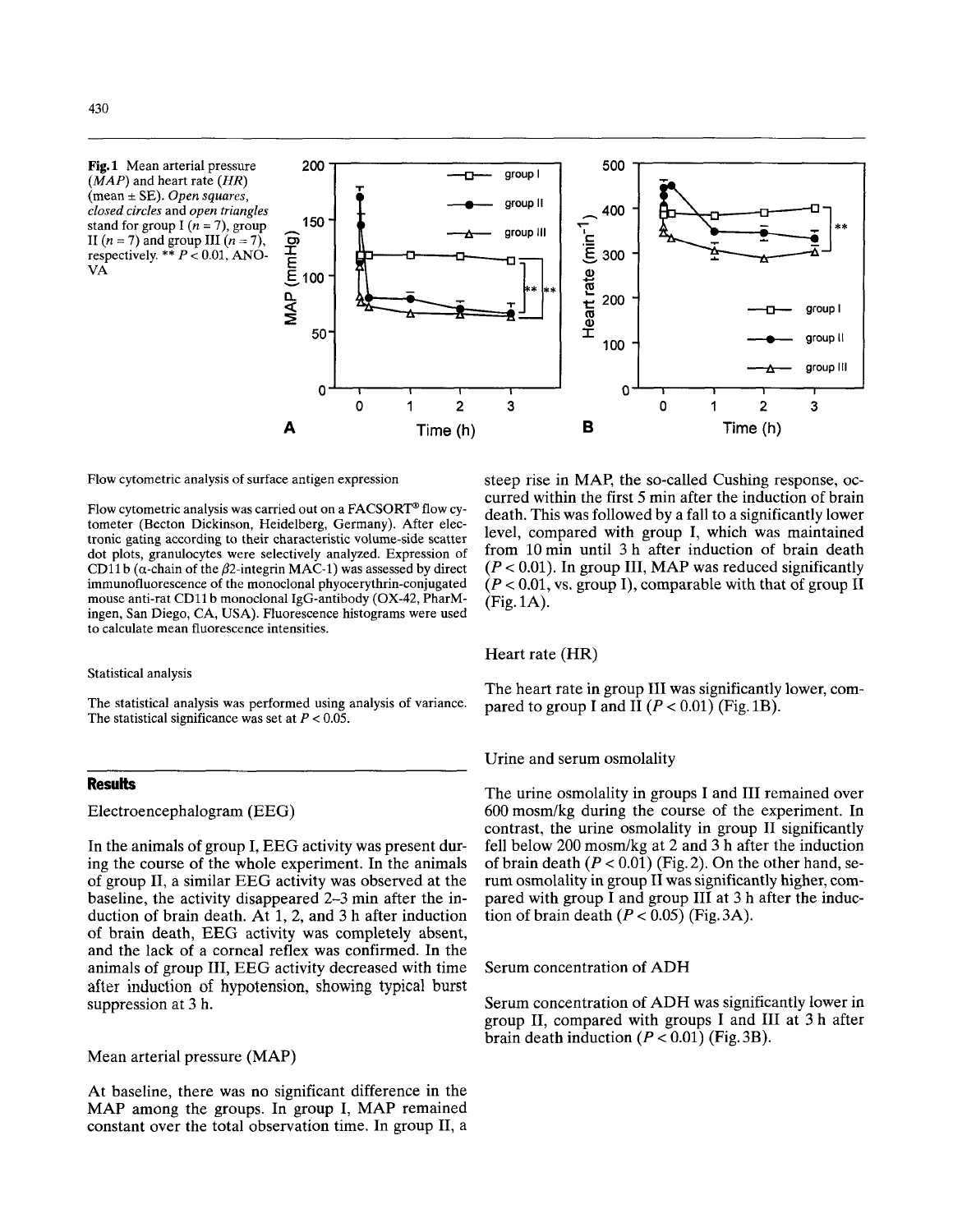

**Fig.2** Urine osmolality (mean  $\pm$  SE). Open squares, closed circles and *open triangles* stand for group I ( $n = 7$ ), group II ( $n = 7$ ) and group **111** *(n* = 7), respectively. \* P < 0.05, \*\* P < 0.01, **ANOVA** 

Aspartate aminotransferase (AST) and alanine aminotransferase (ALT)

Serum AST and ALT concentrations were  $139 \pm 11$ (mean  $\pm$  SE) U/l and 58  $\pm$  8 U/l in group I, 155  $\pm$  34 U/l and  $74 \pm 21$  U/l in group II and  $174 \pm 16$  U/l and  $103 \pm 16$  U/l in group III, respectively. There were no significant differences in serum AST and ALT levels among the three groups.

# Serum IL-6 level

Serum IL-6 level at 3 h was  $1636 \pm 675$  in group II, a value significantly higher, compared to those of groups I and III;  $46 \pm 10$  and  $265 \pm 225$ , respectively *(P < 0.05)*.

**360** 

CD11 b expression on polymorphonuclear leukocytes

The expression of CD11b,  $\alpha$ -chain of the  $\beta$ 2-integrin MAC-1, on polymorphonuclear leukocytes at 3 h after induction of brain death was significantly higher in group II,  $299 \pm 26$  % vs. baseline, as compared to group I,  $219 \pm 38$ %, and group III,  $211 \pm 35$ % *(P < 0.05)*.

#### Bile production

Bile production, as a parameter of gross hepatic function, was significantly diminished in group 11 after induction of brain death, compared to group I and I11  $(P < 0.05)$  (Fig. 4).

#### Hepatic microcirculation

At baseline, there were no significant differences in the parameters of hepatic microcirculation among the three groups. At 3 h after induction of brain death, the numbers of non-perfused sinusoids and leukocytes stagnant in sinusoids were significantly higher in group I1  $(P < 0.01$  vs. group I and group III). In postsinusoidal venules, an elevated number of adherent leukocytes  $(P < 0.05$  vs. group I) was observed in group II (Fig. 5).

#### Electron microscopy

The electron microscopic analysis of the hepatic tissue displayed vacuoles in the hepatocytes in animals of group 11. The vacuoles surrounded especially the sinusoids. The vacuolization of hepatocytes was more prominent in pericentral than in periportal area. The mitochondria were swollen or even disrupted, and the rough endoplasmic reticulum was disarranged. However, the microvilli were present. The hepatocytes of group I and I11 did not show morphological changes. In neither of

**Fig. 3** Serum osmolality and  $concentration of ADH. *Open*,$ *closed* and *striped bars* stand for group I  $(n = 7)$ , group II  $(n = 7)$ and group **III**  $(n = 7)$ , respec-<br>**E** 340 tively. \*  $\dot{P}$  < 0.05, \*\*  $\dot{P}$  < 0.01, **ANOVA** 



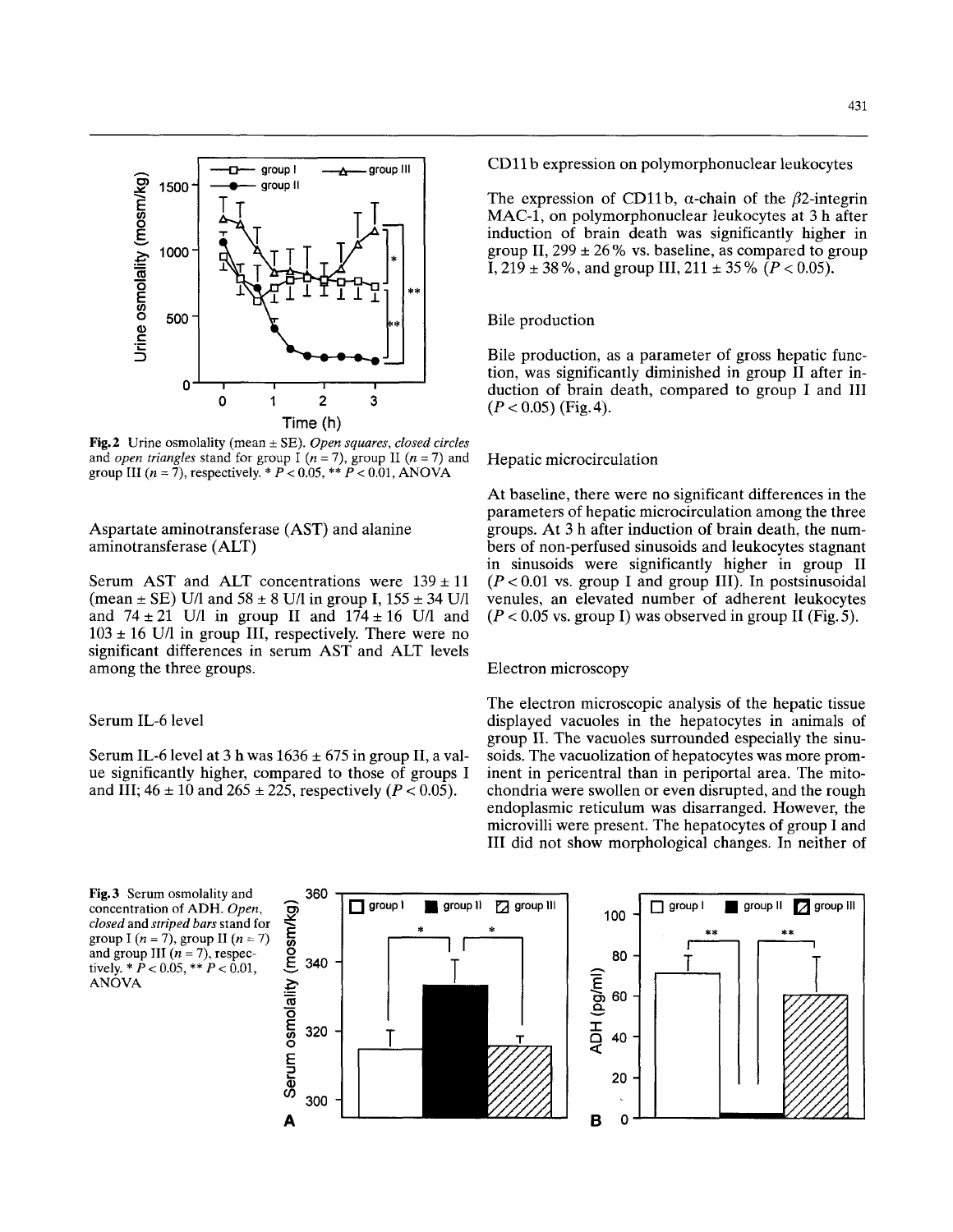

**Fig.4** Bile production. *Open squares, closed circles* and *open triangles* stand for group I  $(n = 7)$ , group II  $(n = 7)$  and group III  $(n = 7)$ , respectively.  $* P < 0.05$ , ANOVA

the three groups was the space of Disse enlarged or the endothelial lining cells swollen (Fig. 6)

#### **Discussion**

Brain-dead organ donors often show systemic hemodynamic disturbances and hormonal impairment. Novitzky et al. have demonstrated the temporary release of catecholamines and myocardial damage during and following brain-death, associated with a rapid depletion of plasma free triiodothyronine (T3) and thyroxine (T4), cortisol, insulin and ADH in a baboon model [15]. Myocardial dysfunction and loss of systemic vascular tone

**Fig. 5** Hepatic microcirculation. *Open, closed* and *striped bars*  stand for group I ( $n = 7$ ), group II ( $n = 7$ ) and group III ( $n = 7$ ), respectively.  $* P < 0.05$ ,  $* \tilde{P} < 0.01$ , ANOVA

are characteristic features of systemic hemodynamic changes, leading to hypotension [3, 61. In both experimental and clinical brain death, characteristical changes in hormonal homeostasis are reduction of the serum level of ADH and thyroid hormones [2,5,15,16,33]. Diabetes insipidus with polyuria and dehydration derives from the lowering of the ADH level, leading to hypovolemia and, possibly, hypoperfuison of the organs. Low T3 syndrome (sick euthyroid syndrome) characterizes the changes in levels of thyroid hormones with a shift from aerobic to anaerobic metabolism [17], which has been also observed under various types of hypotension [10, 19, 32]. These factors mentioned above are considered to be responsible for the deterioration of graft viability [6,15,16]. The brain death model used in this study [20] adequately simulated the changes of systemic hemodynamics, serum ADH level, serum- and urine osmolality encountered in brain-dead organ donors, and showed significantly impaired microvascular perfusion, function and histomorphology of the liver. As for thyroid hormone levels, no significant changes were observed in our previous study at 3 h after brain death induction [21], which may be explained by different halflives of the hormones, 5-15min for ADH [12], 7-8 days for T4 and one day for T3 [24]. On the contrary, in the hypotension group (group 111), despite the similar reduction of mean arterial pressure achieved by intravenous pentobarbital, there was neither significant impairment of hepatic microvascular perfusion nor function, while histomorphological signs of impairment of hepatocytes were absent. Comparison of these two groups leads us to the conclusion that hypotension is not the major cause for the changes of hepatic microcirculation and function encountered in brain-dead organ donors. Although some authors have used hypotensive animals to simulate the brain-dead organ donor, these do not represent a suitable model. Therefore, the brain-death model should be used when studying liver grafts from brain-dead donors. When adopting healthy

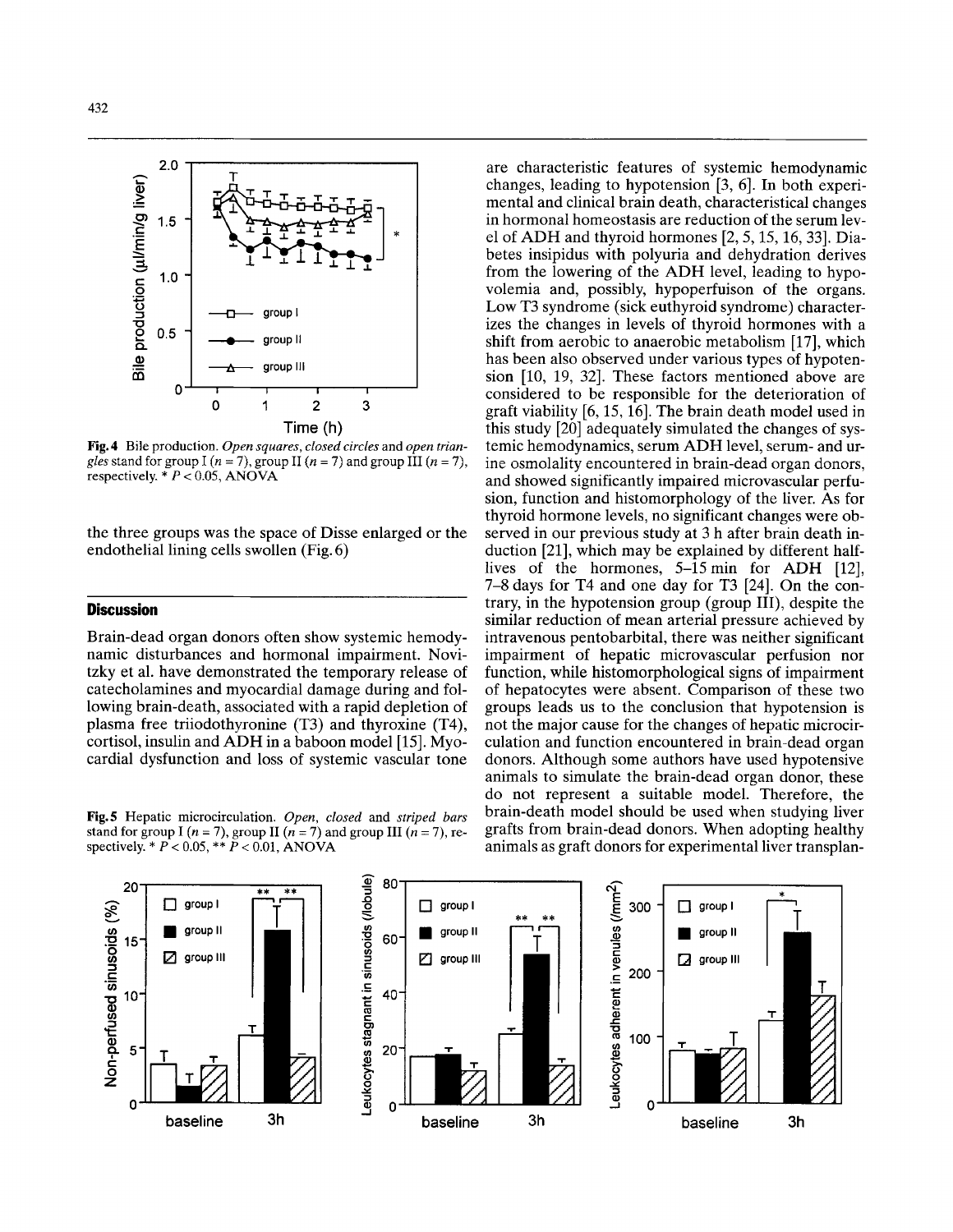

**Fig.6** Electron microscopy of hepatic tissue: In animals of group I **(A)** and **111 (C)** no damages to hepatocytes were observed. Animals **of** group **I1 (B)** showed vacuolization of hepatocytes. There was neither widening of the spaces of Disse nor swelling **of** sinusoidal endothelial **cells** in the three groups. *Black bars* in each picture stand for 5  $\mu$ m

tation, it should be kept in mind that hepatic microcirculation and function have already been impaired due to the brain death of the non-living donor.

Bile production is an energy dependent process, providing information on overall hepatic function and is considered to be one of the markers of the hepatic function and viability **[4,** 271. Bile flow reflects the cellular content of ATP, and its recovery rate on reoxygenation decreases with increasing duration of the anoxic period [11]. Therefore, the reduction in bile flow after brain death observed in our experiments is considered to indicate impairment of hepatic function and viability, as a consequence of microvascular perfusion failure.

In this study, no differences in serum AST and ALT levels among the groups have been observed despite the significant differences in bile secretion, hepatic microvascular perfusion, and histomorphology. It would appear that such relatively mild damages of hepatocytes as vacuolization are mostly reversible phenomena and do not significantly affect the serum AST and ALT concentrations. Constancy of serum AST, ALT levels and arterial ketone body ratio [22] have also been reported in a brain death model of the dog [13].

The increased expression of adhesion molecule CD11 b, $\alpha$ -chain of the  $\beta$ 2-integrin MAC-1, on the surface of granulocytes in group I1 at **3** h after brain death, compared to group I and group 111, indicates activation of polymorphonuclear cells and suggests its impact on the enhancement of leukocyte endothelium interaction. It has been reported that in brain-dead organ donors, IL-6 level is increased [2], as was observed in our study. The release of IL-6 has the potential to induce expression of adhesion molecules and activation of leukocyte. Recently, increased expression of IL-1, IL-6, TNF- $\alpha$ and IFN- $\gamma$  and an increase in the interstitial leukocytes infiltration in kidney have been demonstrated in braindead rats [29].

The characteristical changes of the hepatic microcirculation under the condition of brain death were impaired sinusoidal perfusion and enhanced leukocyte endothelial cell interaction, resulting in increased accumulation of leukocytes in sinusoids and postsinusoidal venules, as was seen in group 11, but not in group 111. These changes of hepatic microvascular perfusion were associated with compromised liver function.

The electron microscopic analysis revealed that the first target for histomorphological damage following brain death is not the sinusoidal lining cell but the hepatocyte, the damage being characterized by vacuoles predominantly located in the vicinity of sinusoids. The vacuolization is considered a sign of hypoxia and may possibly be a first state in the development of fatty liver. It should be noted that these damages to the hepatocyte and hepatic microcirculation are present already before procurement of the hepatic graft from brain-dead donors, they will be intensified by injury of the sinusoidal lining cell during hypothermic storage **[14].** These sequential damages are considered to be critical determinants of graft viability and initial graft function. Furthermore, the sinusoidal perfusion failure associated with impaired hepatic function, or the activation of leukocyte-endothelium interaction in the brain-dead organ donor itself may become further enhanced during the ensuing cold preservation and implantation of the liver graft.

During Cushing response, sympathetic discharge causes a redistribution of splanchinic organ blood flow. There is also evidence that catecholamines stimulate IL-6 secretion and modulate leukocyte-endothelium interaction [7,26,31]. Thus, the release of catecholamines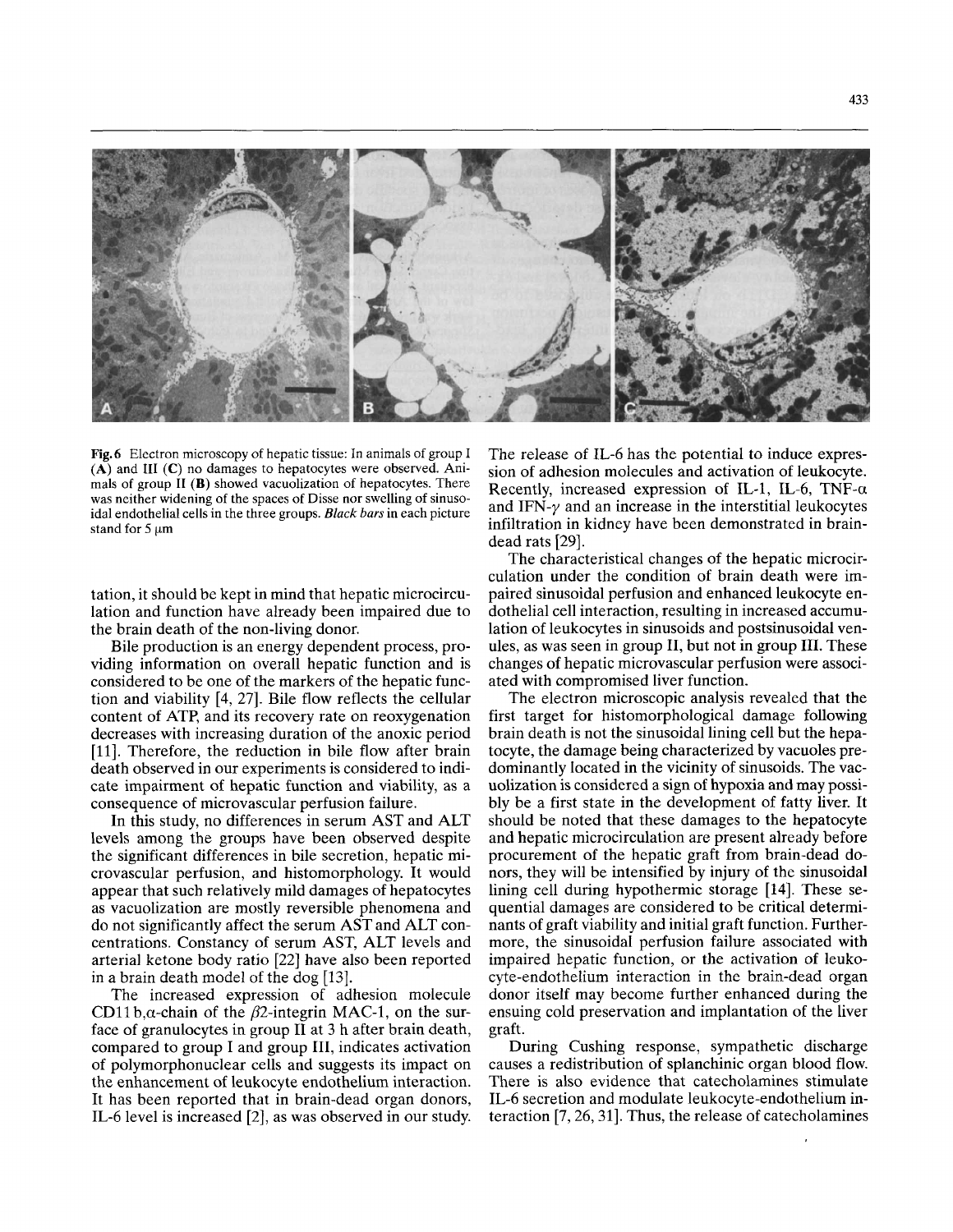may cause increased secretion of IL-6 and thereby impairment of hepatic microcirculation and function. It should be noted in this context that high doses of inotropic support in the brain-dead donor cause deterioration of graft viability [18].

In brain-dead organ donors, not only the changes in systemic hernodynamic parameters but also changes of serum osmolality, elevation of plasma IL-6 level and expression of CD11b on leukocytes are supposed to be contributory to the impairment of sinusoidal perfusion with enhanced leukocyte endothelium interaction, leading to histomorphological changes of hepatocytes and diminished liver function. We conclude that brain death induces specific deleterious changes of liver microcirculation, function and histomorphology independent of associated hypotension.

**Acknowledgements** We thank MS. Annemarie Allmeling, Christine Csapo, Silvia Muenzing, Alke Schropp and Eke Schuetze for excellent technical assistance. Shogo Okamoto was a research fellow of the Alexander von Humboldt-Foundation. A part of this work was presented in the 33rd Congress of European Society for Surgical Research in Padua, Italy 22nd to 25th April 1998.

#### **References**

- 1. Alexander JW, Vaughn AW (1991) The use of marginal donors for organ transplantation. Transplantation 51: 135-141
- 2. Amado JA, Lopez-Espadas F, Varquez-Barquero A, Salas E, Riancho JA, Lopez-Cordovilla JJ, Garcia MT (1991) Blood levels of cytokines in brain-dead Patients: Relationship with circulating hormones and acute-phase reactants. Metabolism  $44:812-\overline{8}16$
- Craig D, Van Trigt P (1995) The effects of brain death on cardiopulmonary hemodynamics and pulmonary blood flow characteristics. Chest 109: 1358-1363 3. Bittner HB, Kendall SW, Chen EP,
- 4. Bowers BA, Branum GD, Rotolo FS, Watters CR, Meyers WC (1987) Bile flow - an index of ischemic injury. J Surg Res 42: 565-569
- *5.* Chen EP, Bittner HB, Kendall SW, Van Trigt P (1996) Hormonal and hemodynamic changes in a validated animal model of brain death. Crit Care Med 24: 1352-1359
- 6. Darby JM, Stein K,Grenvick A, Stuart **SA** (1989) Approach to management of the heartbeating brain-dead organ donor. JAMA 261: 2222-2228
- 7. DeRijk RH, Boelen A, Tilders FJ, Berkenbosch F (1994) Induction of plasma interleukin-6 by circulating adrenaline in the rat. Psychoneuroendocrinology 19: 155-163
- 8. Emery RW, Cork RC, Levinson MM, Riley Je, Copeland J, McAleer MJ, Copeland JG (1984) The cardiac donor: a six year experience. Ann Thorac Surg 41: 356-362
- 9. Fragen RJ, Avram MJ (1994) Barbiturates. In: Miller RD (ed) Anesthesia. Churchhill Livingstone, New York, pp 229-246
- 10. Goretzki PE, Cavalieri RR, Wahl RA, Ellis RJ, McMahon FA, Goldfien S, Gerend **P,** Clark OH (1983) Serum and tissue T, level in endotoxin shock in the rat. J Surg Res 35: 211-217
- 11. Kamiike W, Nakahara M, Nakao M, Koseki M, Nishida T, Kawashima Y, Watanabe F, Tagawa K (1989) Correlation between cellular ATP level and bile excretion in the rat liver. Transplantation 39: *5&55*
- 12. Lauson HD (1974) Metabolism of neurohypophyseal hormones. In: Knobil E, Sawyer WH (eds) Handbook of Physiology, Section 7, Endocrinology Vol. 4. American Physiological Society, Washington DC, pp 287-393
- 13. Lin H, Okamoto R, Yamamoto Y, Maki A, Ueda J, Tokunaga Y, Yamamoto S, Mori K, Tanaka K, Yamaoka Y, Ozawa K (1989) Hepatic tolerance to hypotension as assessed by the changes in arterial ketone body ratio in the state of brain death. Transplantation 47: 444-448
- 14. McKeown CM, Edwards V, Phillips MJ, Harvey PR, Petrunka CN, Strasberg SM (1988) Sinusoidal lining cell damage: the critical injury in cold preservation of liver allografts in the rat. Transplantation 46: 178-191
- 15. Novitzky D, Wilcomb WN, Cooper DKC, Rose AG, Frasen RC, Barnard CN (1984) Electrocardiographic, hemodynamic and endocrine changes occurring during experimental brain death in the Chacma baboon. J Heart Transplant 4: 63-69
- 16. Novitzky D, Cooper DKC, Reichart B (1987) Hemodynamic and metabolic responses to hormonal therapy in braindead potential organ donors. Transplantation 43: 852-854
- 17. Novitzky D, Cooper DKC, Morrel D, Sedick I (1988) Change from aerobic to anaerobic metabolism after brain death, and reversal following triiodothyronine therapy. Transplantation 45: 32-36
- 18. Okamoto R, Yamamoto Y, Lin H, Ueda J, Yokoyama **T,** Tanaka K, Shimahara Y, Mori K, Kumada K, Yamaoka Y, Ozawa K (1990) Influence of dopamine on the liver assessed by changes in arterial ketone body ratio in brain-dead dogs. Surgery 107: 36-42
- 19. Okamoto **S,** Nagamatsu K, Tokuka A, Manaka D, Tanaka A, Shimabukuro T, Ueda M, Yamaoka Y (1994) Triiodothyronine resuscitates the impaired liver function after Pringle's maneuver. Arch Surg 129: 851-856
- 20. Okamoto S, Corso CO, Nolte D, Yamaoka Y, Messmer K (1997) Liver transplantation in brain-dead organ donors: a new model for the research of hepatic microcirculation and organ function after induction of brain death. Langenbecks Arch Chir 114 [Suppl 1]: 275-277
- 21. Okamoto S, Corso CO, Nolte D, Rascher w, Thiery J, Yamaoka Y, Messmer K (1998) Impact of brain death on hormonal homeostasis and hepatic microcirculation of transplant organ donors. Transplant Int 11 [Suppl 1]: 404-407
- proached through the mitochondria. Karger, Basel, pp 57-115 22. Ozawa K (1992) Liver surgery ap-
- 23. Ploeg RJ, D'Alessandro AM, Knechtle SJ, Stegall MD, Pirsch JD, Hoffmann RM, Sasaki T, Sollinger HW, Belzer FO, Kalayoglu M (1993) Risk factors for primary dysfunction after liver transplantation - a multivariate analysis. Transplantation *55:* 807-813
- 24. Refetoff **S,** Nicoloff JT (1995) Thyroid hormone transport and metabolism. In: DeGroot LJ (ed) Endocrinology V01.l. Saunders, Philadelphia, pp 406-420
- sions in liver transplantation. In: Busutti1 RW, Klintmalm GB (eds) Transplantation of the liver. Saunders, Philadelphia, pp 851-860 25. Rothemburg LS (1996) Ethical deci-